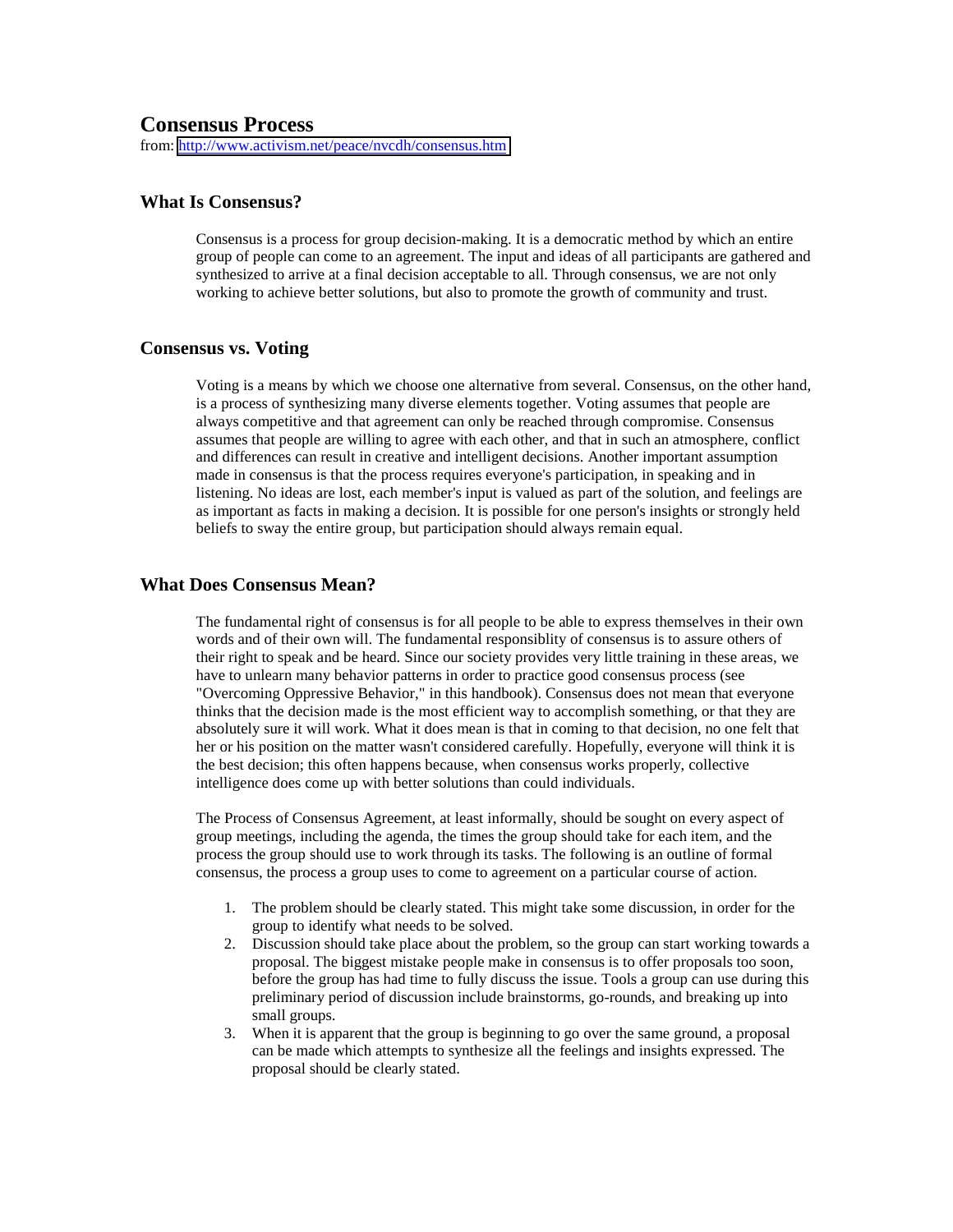- 4. Discussion is held on the proposal, in which it is amended or modified. During this discussion period, it is important to articulate differences clearly. It is the responsibility of those who are having trouble with a proposal to put forth alternative suggestions.
- 5. When the proposal is understood by everyone, and there are no new changes asked for, someone (usually the facilitator) can ask if there are any objections or reservations to the proposal. It helps to have a moment of silence here, so that no-one feels coerced into agreeing.
- 6. If there are no objections, the group is asked "Do we have consensus?" All members of the group should then actively and visibly signal their agreement, paying attention to each member of the group.
- 7. After consensus is reached, the decision should be clearly restated, as a check that everyone is clear on what has been decided.
- 8. Before moving away from the subject, the group should be clear who is taking on the responsibility for implementing the decision.

# **Difficulties in Reaching Consensus**

If enough discussion has occurred, and everyone has equally participated, there should not be a group decision which cannot be supported by everyone. But depending on the importance of the decision, the external conditions, and how the process has gone, the group might be on the verge of reaching a decision you cannot support. There are several ways of expressing your objections:

- Non-support: *"I don't see the need for this, but I'll go along with the group."*
- Reservations: *"I think this may be a mistake, but I can live with it."*
- Standing Aside: *"I personally can't do this, but I won't stop others from doing it."*
- Blocking: *"I cannot support this or allow the group to support this. It is immoral."* If a final decision violates someone's moral values, they are obligated to block consensus. A decision by an affinity group spokescouncil can only be blocked by an entire affinity group, not by an individual. Blocks will rarely occur if the group has fully discussed a proposal.
- Withdrawing from the group. Obviously, if many people express non-support or reservations, or leave the group temporarily through standing aside, there may not be a viable decision even if no-one directly blocks it. This is what as known as a "luke-warm" consensus and is just as desirable as a lukewarm bath or a lukewarm beer. If consensus is blocked and no new consensus is reached, the group stays with whatever the previous decision was on the subject, or does nothing if that is applicable. Major philosophical or moral questions that come up with each affinity group should be worked through as soon as the group forms. Discussions about values and goals are as important as discussions about actions to be taken, and too frequently get pushed aside by groups who feel time pressures.

**Roles in Consensus Process**<br>In large groups, it is helpful to designate roles for people to help the process move along. It is important to rotate these responsibilities for each meeting so that skills and power can be shared. Ideally, such responsibilities should belong to everyone, and not just the designated person.

## \* **Facilitator**

The facilitator's job is to help the group move through the agreed-upon agenda, and to make sure everyone gets a chance to speak by calling on them in order. Facilitators should see that speaking opportunities are evenly distributed; that quiet people get a chance to speak and people who talk too much are given a chance to listen. The facilitator should observe when the discussion seems to be nearing the point when a proposal could be made. S/he can then call for a proposal or offer one to the group, and after more discussion if necessary, s/he can then guide the group through the check for consensus as outlined above. Facilitators should not use their position as a platform from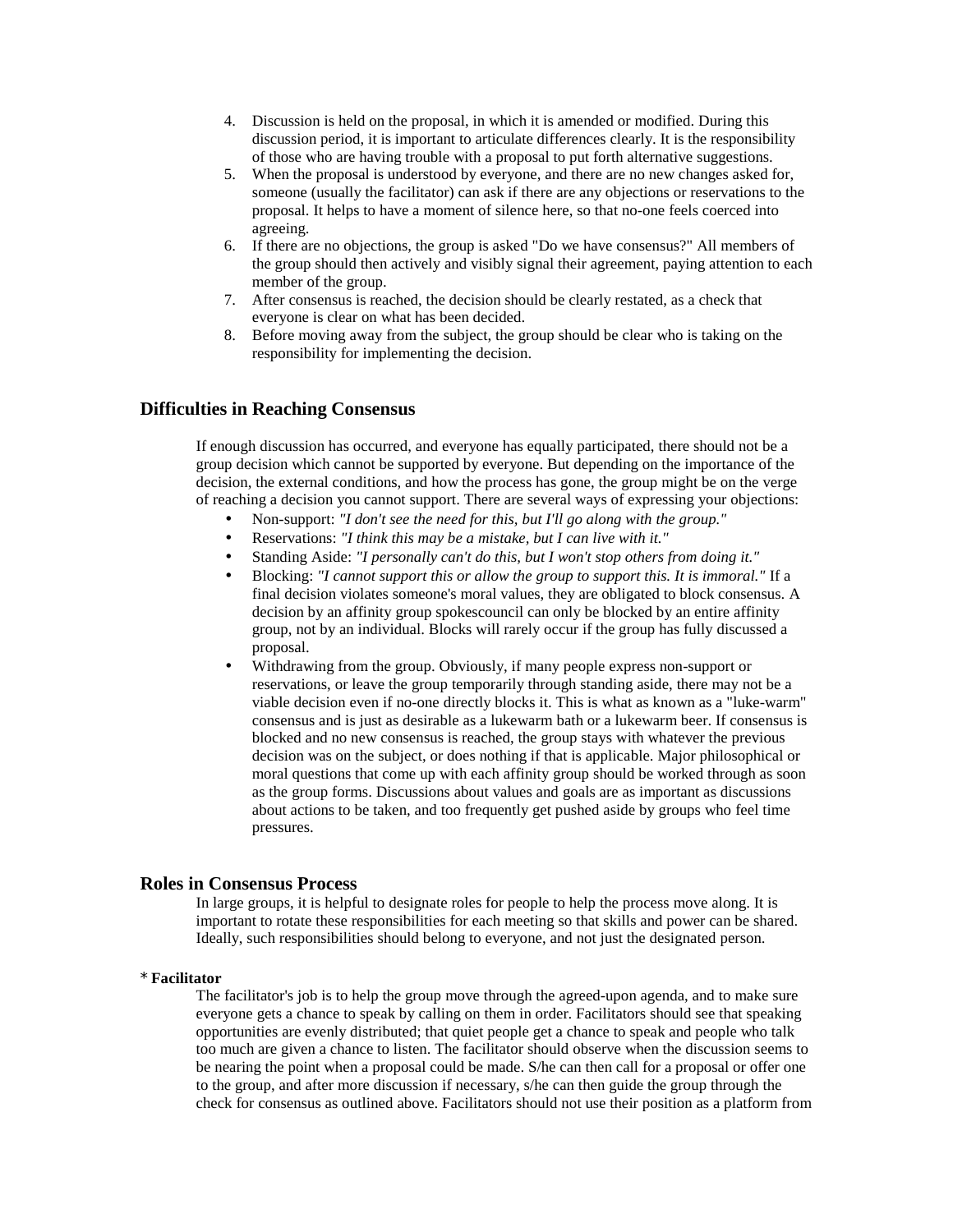which to offer solutions; solutions should arise from the group, and no-one should facilitate if they find they have strong opinions on a given issue. A facilitator can always hand over her or his responsibilites temporarily if s/he feels it necessary to step down. The group should not rely upon the facilitator to solve process problems, but should be ready to help with suggestions on how to proceed. Very large groups should use two or more facilitators.

## \* **Vibeswatcher**

Vibeswatchers are useful in large groups where people don't know each other, and their job is to be attuned to the emotional state of the group. Is the group tense, or bored, or too silly? The vibeswatcher might suggest a game, or more light, or open windows, or a group hug. Sometimes simply calling attention to an emotional undercurrent that may be affecting group process is helpful. Vibeswatchers should also call the group's attention to a person whose anger or fear is being ignored, or to people who may be involved in a dialogue that has its causes outside of the group's activities. Vibeswatchers also should assume the role of "gatekeeper," taking care of any external disturbance for the group.

#### \* **Timekeeper**

A timekeeper keeps the group on track by giving the group a warning halfway through that discussion time is running out and by asking the group if it wants to contract for more time on a given issue. Timekeepers should ask if people want to set specific time limits on brainstorms or time allotments to each speaker on go-rounds. Before speaking themselves, timekeepers should be sure that someone else is timekeeping for that period.

# \* **Notetaker**

A notetaker tries to clearly record key points of discussions, the consensus decisions reached by the group, things that were left to be decided later, and who has taken on responsibilites for particular tasks. The group (or the facilitator for the next meeting) should be able to use the notes to construct the agenda for the next meeting. A notetaker can also be helpful during the meeting to remind the group of key points covered in discussion if the group is having trouble formulating a proposal.

### \* **Peacekeeper**

Peacekeepers function not only during meetings, but whenever the group is active. Their role is to keep order and prevent crises. They difuse potential violence from outside the group or within it.

## \* **Coordinator**

Coordinators act as a switchboard - they keep track of what is being done, who is doing it and what needs to be done. "It is a marvelous opportunity to make mistakes and learn to take criticisms". Coordinators should switch roles often.

It's important to emphasize that every member of the group should try to facilitate, vibeswatch, timekeep, and notetake. Sharing the responsibility ensures that power is distributed equally within the group and makes consensus easier on everyone.

# **Decision-Making Under Pressure**

It is clear that consensus is a time consuming activity. It is therefore important for affinity groups to make their fundamental decisions prior to going to an action. Discuss in advance such questions as: What do we do if faced with a provocateur in our group or a nearby group? How long do we want to stay on site? How do we respond to police strategies designed to keep us away from the site?

It helps for an affinity group to define for itself its particular goals, or tone. Such general definitions as "Our group will always go where numbers are most needed," or "We want to be